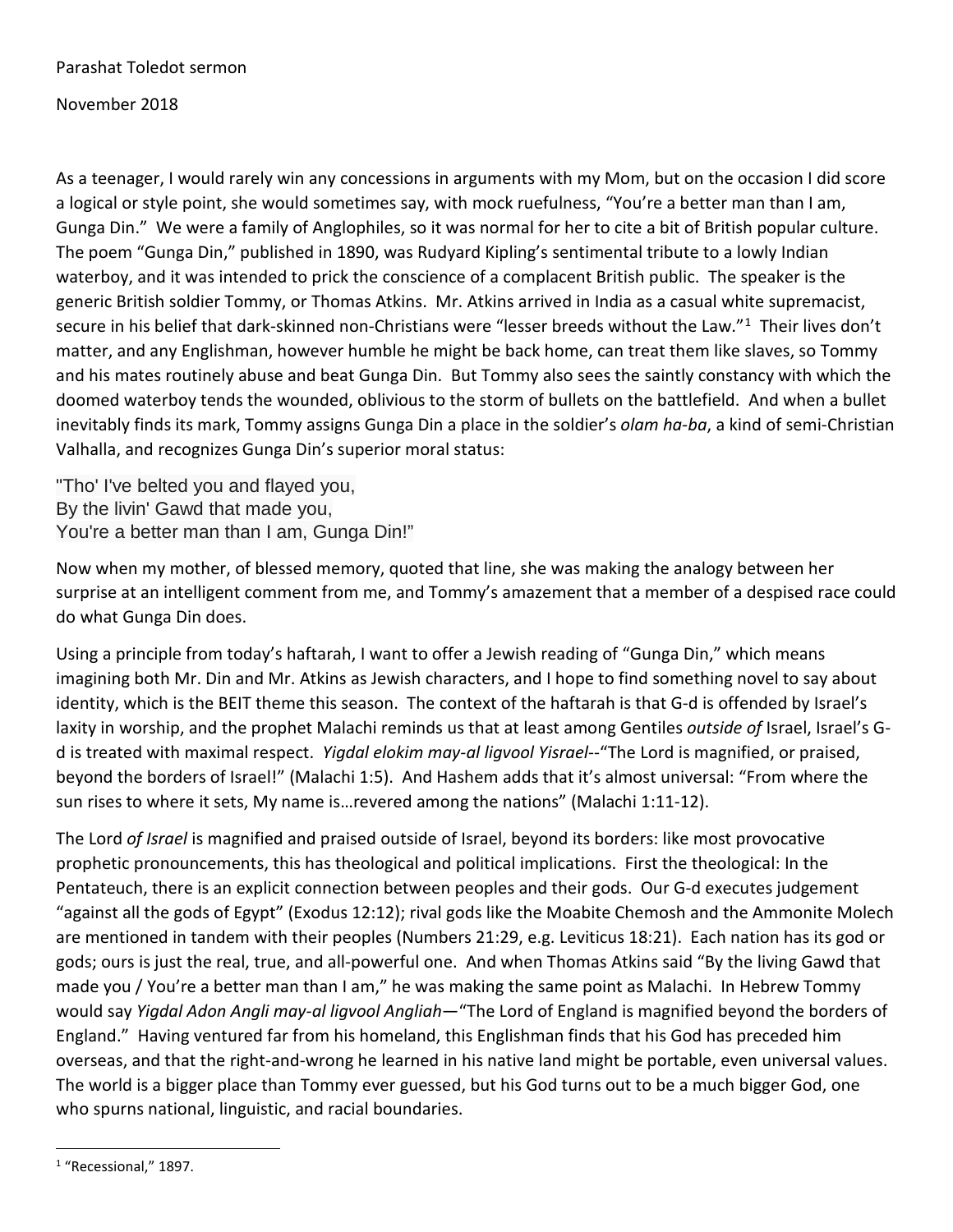Malachi is not the only prophet who delivers this message: in the haftarah for Acharei-Kedoshim, which we'll read in May, Hashem says bluntly, through the prophet Amos: *Halo chivnei Chooshiyim atem li, b'nei Yisrael*— "To me, Israelites, you are just like the Ethiopians…it's true that I brought you up from the land of Egypt, but I also brought the Philistines from Caphtor, and the Arameans from Kir" (Amos 9:7). Amos is going for shock value here: dark-skinned Ethiopians don't look like most of us, and the Philistines and Arameans are frankly our enemies, who you'd think would also be enemies of Israel's G-d. But it turns out Hashem managed *their* Exoduses too: *our* G-d brought the Philistines up from Caphtor.

It's an unsettlingly expansive theology. If the G-d of Israel is praised beyond the borders of Israel, then G-d may have names and faces that would shock us. Let's take the Philistines, who presumably *noticed* when they were taken out of Caphtor and brought to Eretz Pleshet. They presumably thank their god Dagon for facilitating their Exodus; but since we know that Hashem was actually responsible, and that the G-d of Israel is praised just over the border in Philistia, this makes a plausible case that Dagon *is* Hashem. Likewise with Thomas Atkins, whose encounter with a righteous Hindu might plausibly lead him to conclude that Gunga Din's god or gods—perhaps the *Trimurti* of Brahma, Vishnu, and Shiva—is the same as the Anglican *Trinity* they worship back home.

Our prophets set up this theological case, and they allow us to consider its political implications. The N'viim and Ketuvim present depictions of righteous Gentiles: from the widow of Tzarfat, who shares her last morsel with Elijah (1 Kings 17:11), to the sailors who recoil from throwing Jonah overboard (Jonah 1:13), to Job, Ruth, and the others. They support the universalist notion that we might transcend nationhood and live as one big human family. It's this hopeful interpretation of "Gunga Din" that gave the poem's two Hollywood movie adaptations a strong Jewish subtext. First, the Oscar-winning 1939 film *Gunga Din* was scripted by the Zionist Ben Hecht and featured Shlomo "Sam" Jaffe in blackface as the Indian waterboy: to prick the conscience of an isolationist public, its political message was that foreign-looking folks, i.e. Jews, could be good Brits or Americans too. And then *Gunga Din* was remade as the Western *Sergeants 3* in 1962. Now, to prick the conscience of a racist public, the message was that black Americans could be just as brave and patriotic as whites, but the Gunga Din character was *still* played by a Jew—this time Sammy Davis Jr.!

But while the prophets and sages provide openings for campfire universalism, they don't ever quite preach it. The most universalist we get is the messianic idea that all peoples will eventually come to worship at *our* G-d's holy mountain (Isaiah 56:7 et al.). And as we say in the Aleinu, quoting from Zechariah: *bayom ha-hu yihyeh Hashem echad oosh'mo echad*: "in that day, the Lord shall be one, and G-d's name shall be one" (Zechariah 14:9). What might the one-ification of G-d's name look like, using the examples we have discussed? The Philistines, Moabites, and Ammonites would suddenly realize that Dagon, Chemosh, and Molech are actually Hashem, and they would lift up their eyes to the Judean hills, from whence cometh their help, and Tommy Atkins and Gunga Din would share a tearful reconciliation in Yerushalayim—not on the shores of the Ganges, and surely not in East London.

In other words, Jewish universalism has its limits, and one of them is the centrality of our sacred places. Jewish texts have prepared us for, and been a reaction to, the pressures of cultural exchange. At first we were a wandering people, encountering other cultures and ways of being one by one. Then we became indigenous to an intertidal zone of empires, with waves of imperial cultures-and-ways-of-being breaking over us destructively, one after another. And then most of us were exiled, always remembering Eretz Yisrael, where we met G-d and developed our nationhood. Just recently, half of us have returned to indigeneity in our land, and half of us have chosen to remain out here, more or less comfortable in the Diaspora. Quite a history, and one that could not have been achieved by a universalist people, one willing to melt into the big human family.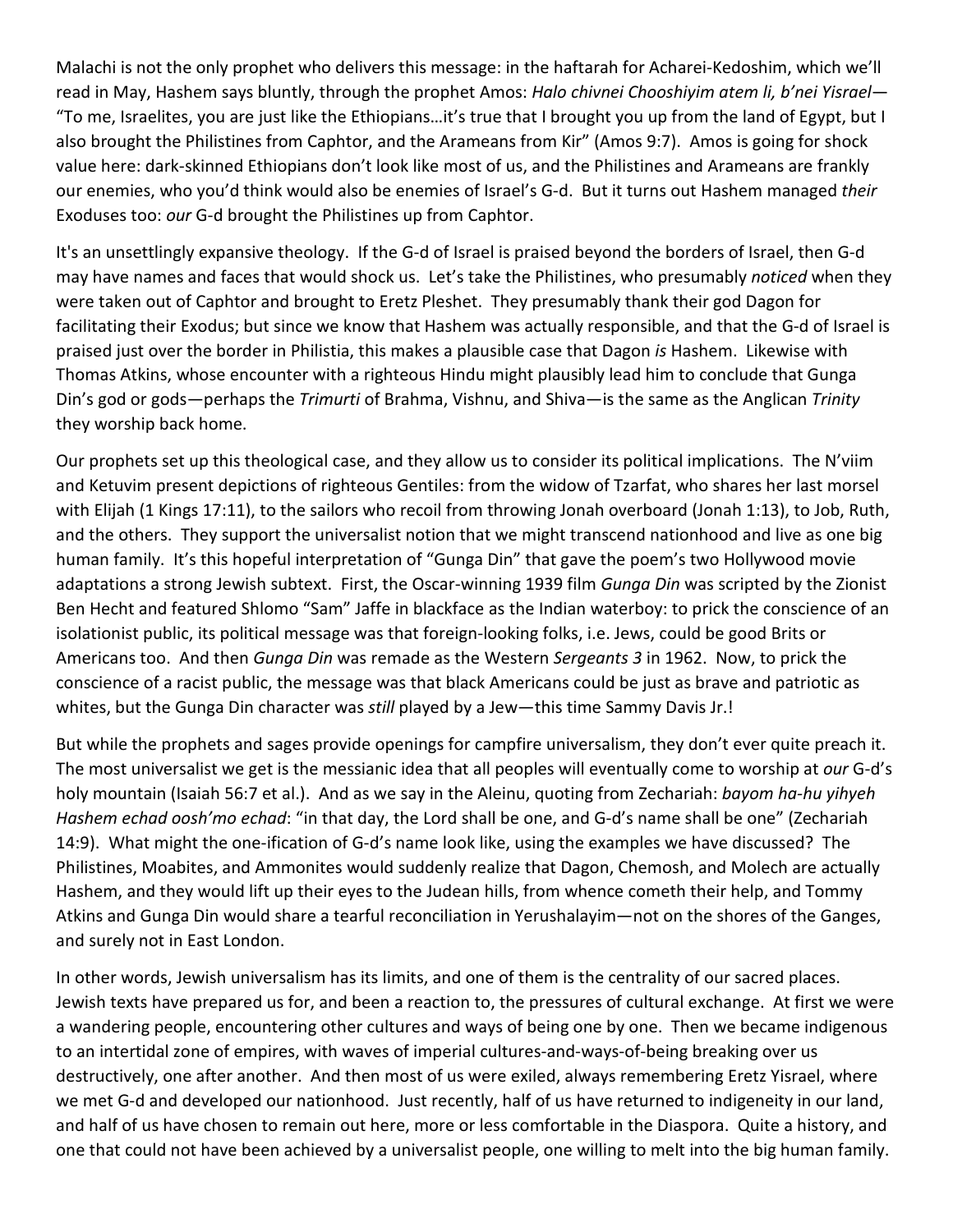In the last years of Josef Stalin--may his memory be blotted out—Soviet official anti-Zionism labelled Jews as 'rootless cosmopolitans.' But while Stalin, *yimakh shemo*, was right about the Jews' cosmopolitanism—fairly comfortable anywhere, albeit very comfortable nowhere—he was so wrong to call the Jews rootless. In fact, a more *rooted* cosmopolitan people may never have existed. Every hill, every wadi of the ancient homeland was held in the heart and traced by the tongue, and had been for millennia. Because these were the boundaries within which we met our universal G-d, the G-d who could be praised outside the boundaries of Israel, the G-d whose precepts we could follow in our exile, from where the sun rises to where it sets.

1890 was the high-water mark of the British Empire, the empire on which the sun never set, and in the same year that Kipling wrote "Gunga Din," British physician Arthur Conan Doyle wrote a historical novel about medieval British soldier-adventurers abroad.<sup>2</sup> After the happy ending, when all the noble knights and stout yeomen have returned to their native soil, to sire children and eventually produce the English-speaking peoples of the present, the narrator draws back the camera for a parting look at these ancestors: "So they lived, these men, in their own lusty, cheery fashion—rude and rough, but honest, kindly and true. Let us thank God if we have outgrown their vices. Let us pray to God that we may ever hold their virtues." And then the narrator looks into a dark and dangerous near future: "The sky may darken, and the clouds may gather, and again the day may come when Britain may have sore need of her children, on whatever shore of the sea they be found. Shall they not muster at her call?"

Many good stories end with a question mark that, like the haftarah we read at Yom Kippur, and the verse of "The Star-Spangled Banner" we sing at public events. "And should not I have pity on Nineveh, that great city, wherein are more than sixscore thousand clueless people, and also many cattle?" (Jonah 4:11). "Oh say does that star-spangled banner yet wave?" '*Yes*, you should take pity on Nineveh, even if they are nasty Assyrians,' and '*Yes*, the flag is still waving, and "thus be it ever."[3](#page-2-1)' But the political question Doyle asks, "shall they not muster at her call?", hangs in the air. It isn't about Thomas Atkins any more. This question is for the Atkins family in the British diaspora: Tommy's cousins in America, Australia, Canada, South Africa. Will they come to the aid of the old home country when storm clouds gather over her? Should they, even?

This question, 'shall they not muster at her call?', was answered once, in Doyle and Kipling's lifetime, when Britain, its colonials, and its American cousins fought as allies in the Great War, which ended a century ago Sunday. And then it was answered a second time, resoundingly, when Britain was in dire trouble in World War II. It would have cheered the old imperialists to see how Canada made itself the training ground for the free world's airmen, how Australian forces battled from island to island, and how our United States led the largest invasion of Europe the much-invaded continent had ever sustained, all to obliterate Britain's enemies. Truly the "New World, with all its power and might," had "stepped forth to the rescue and liberation of the Old."[4](#page-2-2) In our terms, the British Diaspora, the *Galut Anglit*, had mustered to redeem the British Yishuv.

While it's simplistic to say that English speakers mustered in support of the mother country on sentimental or cultural grounds, and there was surely economic and political self-interest in the mix, cultural nationalism was not absent. The shared language, the shared literature, and the partly shared history made it much easier to convince colonials and ex-colonials to join the fight. As a thought experiment, let's imagine the political heavy lifting involved in getting North Americans or New Zealanders to fight for England in trouble in 1940, as

<span id="page-2-0"></span> <sup>2</sup> *The White Company*.

<span id="page-2-1"></span><sup>&</sup>lt;sup>3</sup> 4<sup>th</sup> verse of "Star-Spangled Banner."

<span id="page-2-2"></span> $4$  Churchill, 1940.